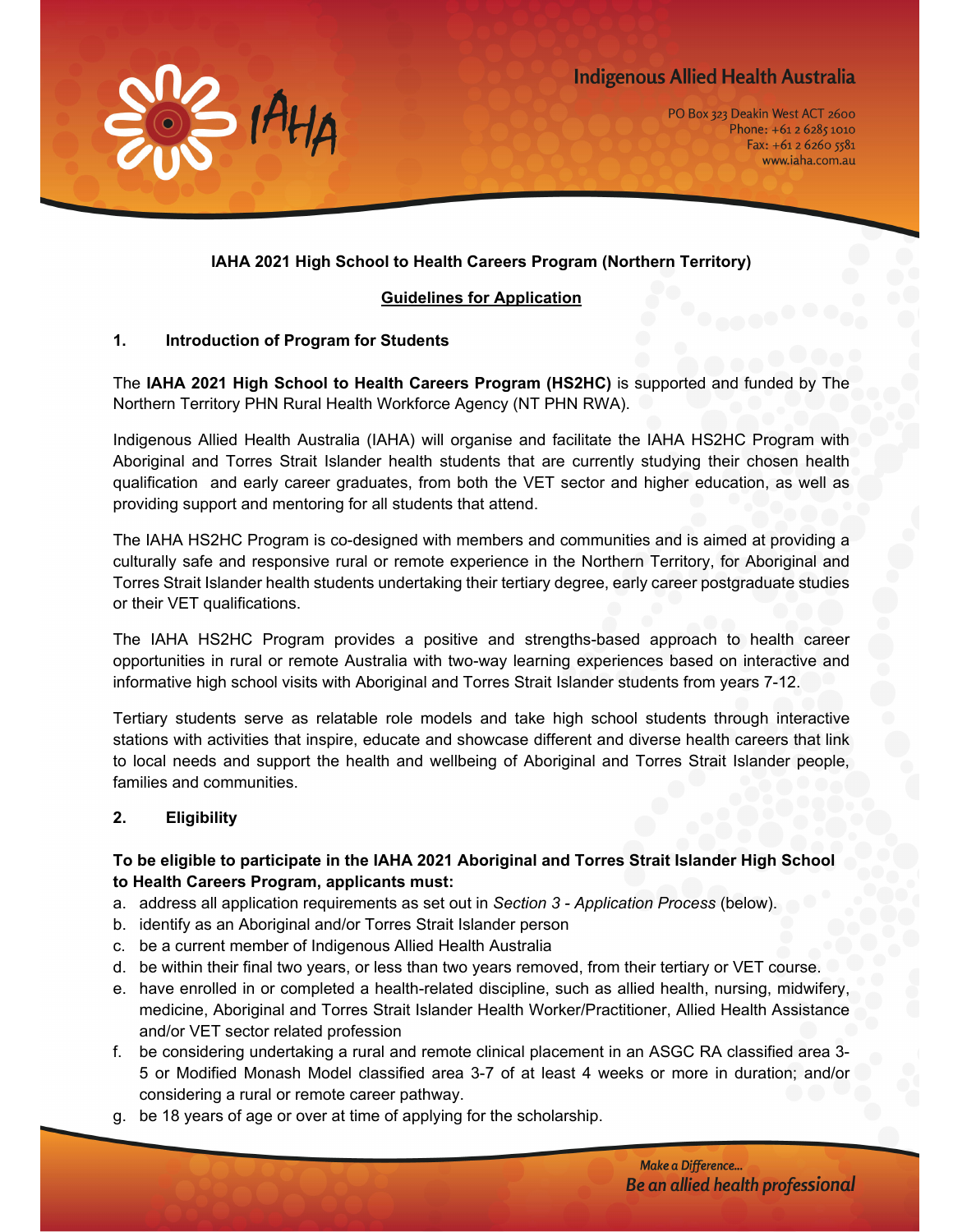Please note that recipients of any previous IAHA Professional Development Scholarship that have failed to acquit their scholarship are ineligible for the Program.

Students from the Northern Territory or whom have strong cultural and community ties to the Northern Territory are strongly encouraged to apply.

If there are more applicants than there are available scholarships, not all applicants who meet the eligibility and selection criteria will be offered a scholarship from this round. Students who are unsuccessful may be offered a spot on future HS2HC programs, and students nearing the end of their eligibility to participate in the HS2HC will be prioritised.

#### **3. Application Process**

Applicants must:

- a. meet the eligibility criteria outlined above
- b. apply to IAHA, in writing, by completing the online application form at https://iaha.com.au/high-schoolto-health-careers-program-eoi/
- c. provide evidence of current enrolment or recent completion (within two years).
- d. provide written responses, of no more than 200 words, to each of the following:
	- i. How and why you choose to become a health professional
	- ii. The strengths you think you can bring to engaging with and presenting to a diverse group of Aboriginal and Torres Strait Islander high school students
	- iii. Your ability to work in a culturally safe way, independently and as a part of a team (provide an example)
	- iv. The experience(s) you would like to create for the students attending your hands-on workshop and how would you ensure students were able to engage in your interactive workshop
	- v. Your future intentions upon graduation or undertaking clinical placement;
	- vi. The strategies you have that will help you cope with the physical and emotional demands of a program which can involve long days, short breaks, travel across vast distances and lots of community engagement; and
	- vii. Any other information you think is relevant to your participation in the program.

#### **4. Selection**

Applications will only be considered if:

- ALL required information is provided in the application form,
- Applicants have agreed to the terms and conditions; and
- Applicants have, where relevant, met all the terms and conditions of previous IAHA scholarships.

Further ranking may occur using the following criteria:

- Quality of the rationale in the written statement, in comprehensively addressing the criteria as outlined above
- Willingness to consider a placement and/or career pathway in rural/remote Australia; and
- Relationships to the Northern Territory, including strength of cultural and community connections.

The IAHA Leadership team will administer this program, including being responsible for assessing scholarship applications against the eligibility and selection criteria, and making recommendations to the IAHA delegate for endorsement.

*Applications received after the closing date for each round will not be eligible or considered.*